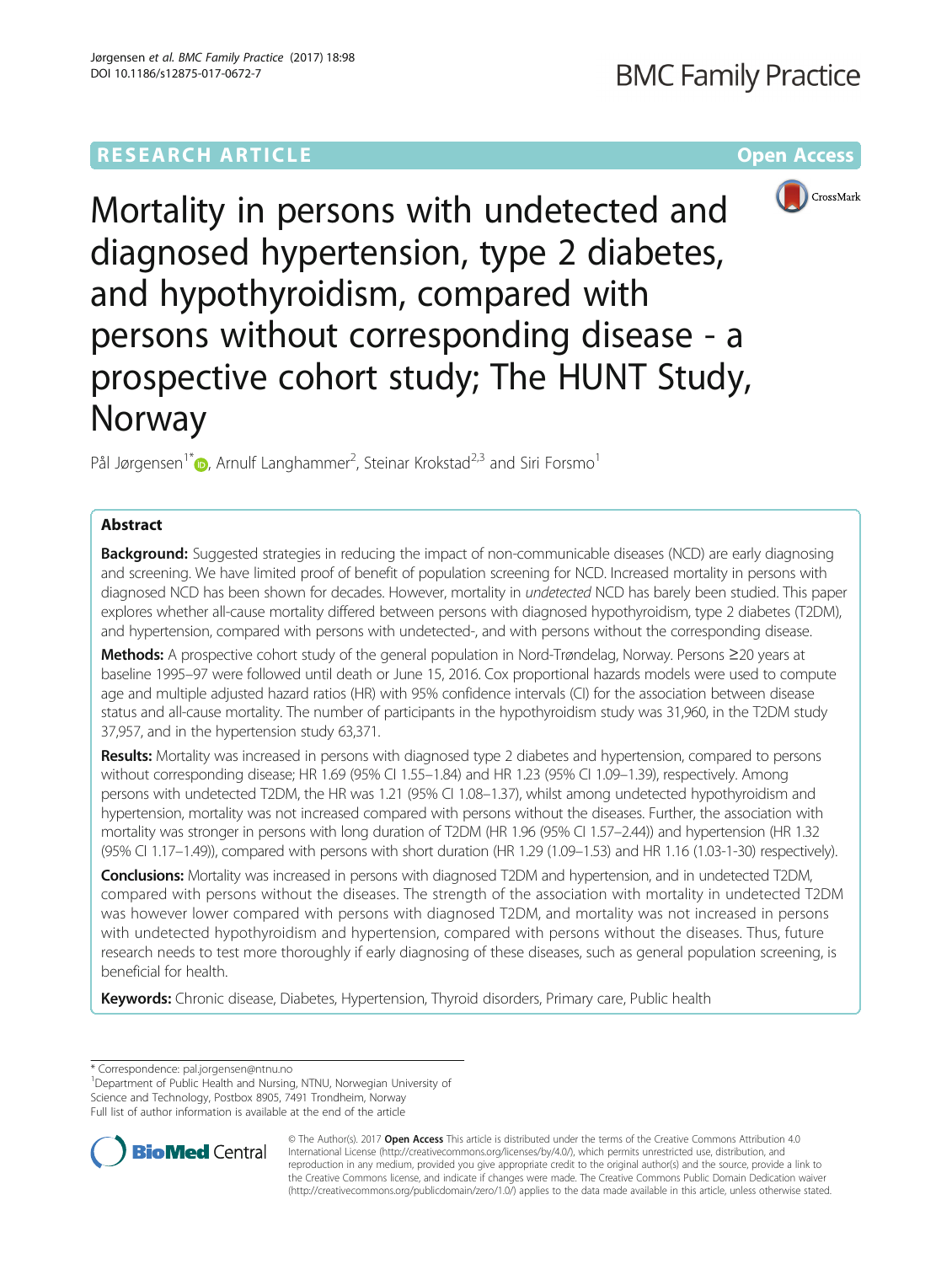## Background

Hypothyroidism, type 2 diabetes mellitus (T2DM), and hypertension generally cause few symptoms, remains asymptomatic for a long time, and may not be detected without some sort of screening. The non-communicable diseases (NCDs) T2DM and hypertension are among the leading causes of death in developed countries [[1, 2](#page-8-0)]. As NCDs are modifiable risk factors for premature death, screening programs are regularly suggested by "task forces" [\[3](#page-8-0), [4](#page-8-0)]. Screening seems intuitively positive as mortality is increased in persons with the diagnoses [\[5](#page-8-0), [6\]](#page-8-0).

Except for in mild hypertension, clinical trials have demonstrated benefit over harm of antihypertensive drug treatment [\[7](#page-8-0)–[9](#page-9-0)]. However, outside clinical trials, only half of the patients were found to have their blood pressure controlled (<140/90 mmHg) when treated for hypertension [[10](#page-9-0)].

Although several antidiabetic drugs are shown to reduce hyperglycaemia in T2DM, there is a paucity of high-quality studies showing benefit of medication on clinical important/long-term outcomes such as macrovascular complications and mortality [[11\]](#page-9-0). Outside clinical trials, an American study from 2014 found that only 35% of T2DM patients reached the treatment goal (hemoglobin A1c (HbA1c) <7%), despite life-style and medical interventions [[12](#page-9-0)]. Similar results have been reported from Norway [[13\]](#page-9-0). Convincing evidence that population screening for T2DM and hypertension reduces mortality has not yet been found [\[4](#page-8-0), [14](#page-9-0), [15](#page-9-0)]. Krogsbøll et al. neither found effect on mortality nor morbidity, of general health checks in adults [[16](#page-9-0)]. Although the evidence clearly has been conflicting, [\[15, 17](#page-9-0), [18\]](#page-9-0) some epidemiological studies have shown increased mortality among persons with undiagnosed hypothyroidism, T2DM, and hypertension [[19](#page-9-0)–[22\]](#page-9-0).

Besides neonatal screening of hypothyroidism, no official screening programs on hypothyroidism, T2DM or hypertension are implemented in Norway. The numbers diagnosed in preclinical stages of disease however, seems to be increasing. This is in line with recommendations from patient support organizations, authoritative medical specialists, and commercial interests.

We have previously shown that persons diagnosed with hypothyroidism, T2DM, and hypertension more often report poor self-rated health (SRH) compared to persons without, and to persons with undetected corresponding disease [[23](#page-9-0), [24](#page-9-0)]. Since the eighties, studies have consistently shown an association between poor SRH and increased mortality [[25](#page-9-0)–[27](#page-9-0)]. However, the underlying mechanisms are far from clarified.

In our population, mortality among persons with undetected hypothyroidism, T2DM, and hypertension has not been investigated (see Table [1](#page-2-0) for definition of undetected disease). Even if the design of the present study does not allow causal inference, the results would be relevant as part of evaluation of benefit of screening or early case finding of these conditions in adults. We aimed to compare all-cause mortality between persons with diagnosed and persons with undetected hypothyroidism, T2DM, and hypertension in a general population, compared with persons without the corresponding disease.

## Methods

## Study population

Between August 1995 and June 1997, all inhabitants in the Nord-Trøndelag County, Central Norway, aged above 19 years, were invited to the second wave of the Nord-Trøndelag Health Study (HUNT2). The population is fairly representative for the general Norwegian population regarding demography, socio-economic factors, morbidity and mortality, however in the county there are no large cities [\[28\]](#page-9-0). Altogether 65,237 participants (69.5% of the invited) completed health-related questionnaires, inter alia on hypothyroidism, DM, and hypertension. Thyroid stimulating hormone (TSH) was measured in a subset of participants (Fig. [1](#page-3-0)), whereas blood pressure (BP), non-fasting serum glucose, height and weight were measured in all participants. We excluded underweight persons  $(BMI < 18.5 \text{ kg/m}^2)$  from the analyses  $(n = 458)$  due to increased risk for various end-stage conditions in this group.

Between October 2006 and June 2008, HUNT3 was carried out with a total of 50,807 participants (54.1% of the invited), answering a similar questionnaire. Now, all participants had TSH measured, otherwise measurements were similar as in HUNT2.

## Hypothyroidism

All participants answered questions on history of thyroid disease (hypo- and hyperthyroidism, goitre, and other thyroid disease). TSH and free  $T_4$  (FT<sub>4</sub>) were measured in a subset of participants (Fig. [1\)](#page-3-0), and were analysed at the Hormone Laboratory, Aker University Hospital, Norway. The laboratory reference range for TSH was 0.2-4.5 mU/L and for  $FT_4$  8.0-20.0 pmol/L. If TSH was <0.2 mU/L or >4.0 mU/L, serum  $FT_4$  was also analysed. Categorization of hypothyroidism status is shown in Table [1](#page-2-0).

## Type 2 diabetes mellitus

All participants answered question on history of DM, and had non-fasting serum glucose measured between ten a.m. and six p.m. The serum analysis took place at Levanger Hospital, Norway. In clinical settings, fasting serum glucose is used as a diagnostic measure. However, non-fasting serum glucose above a cut-off at 5.6 mmol/L showed reasonable sensitivity (68–74%) and specificity (66–77%) in predicting T2DM [[29\]](#page-9-0). Further, rather small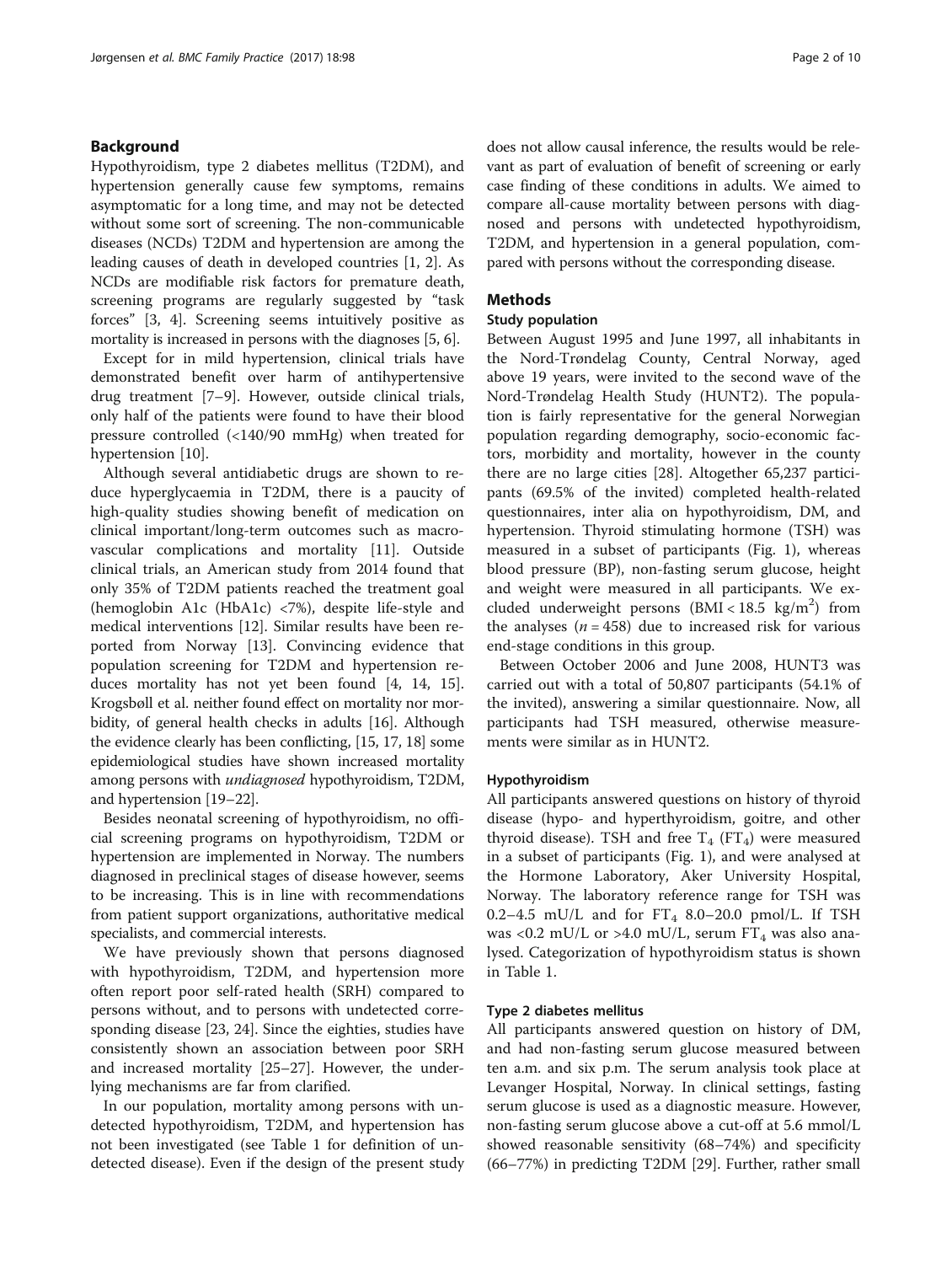| Disease status           | Self-reported disease status         | Measurement                                              |
|--------------------------|--------------------------------------|----------------------------------------------------------|
| Hypothyroidism           | Ever had any thyroid disease?        |                                                          |
| No.                      | No.                                  | TSH 0.2 - 4.5 mU/L and FT <sub>4</sub> 8.0 - 20.0 pmol/L |
| Undetected <sup>a</sup>  | No.                                  | TSH >4.5 mU/L and $FT_4 < 8$ pmol/L                      |
| Diagnosed                | Yes                                  |                                                          |
| Type 2 diabetes mellitus | Ever had diabetes mellitus?          | Serum glucose ≥2 h after last meal                       |
| No.                      | No.                                  | $\leq 7.0$ mmol/L                                        |
| Undetected <sup>a</sup>  | No.                                  | $>7.0$ mmol/L                                            |
| Diagnosed                | Yes                                  | $\overline{\phantom{0}}$                                 |
| Hypertension             | BP follow-up necessary? <sup>b</sup> | Arterial BP                                              |
| <b>No</b>                | No.                                  | <140 mmHg systolic and <90 mmHg diastolic                |
| Undetected <sup>a</sup>  | No.                                  | $\geq$ 140 mmHg systolic and/or $\geq$ 90 mmHg diastolic |
| Diagnosed                | Yes                                  |                                                          |

<span id="page-2-0"></span>Table 1 Classification of baseline disease status. HUNT2, 1995-97

TSH thyroid stimulating hormone,  $FT_4$  free  $T_4$ , BP blood pressure

<sup>a</sup>In participants with undetected disease, the disease was not reported by the participant and we assume it was unknown also for their physician. The HUNT Study data however, indicated the disease

bBP follow-up necessary include start/continue medication or recommended BP follow-up answer alternatives. Participants with missing data were excluded

differences in serum glucose levels have been found between fasting and non-fasting individuals without known DM [[30\]](#page-9-0). In our study population, the median nonfasting serum glucose value was 5.2 mmol/L with a 95 percentile value of 7.5 mmol/L ( $n = 63,882$ ). To enhance specificity of the DM classification, we used the 95 percentile among participants having fasted 2 h or more in the T2DM study part as cut-off, i.e. 7.0 mmol/L. Participants reporting DM that had started insulin treatment within 1 year of diagnosis and, in addition, had either anti-GAD/anti-IA-2 positive or antibody negative and fasting C-peptide levels <150 pmol/l (type 1 DM), were excluded. See Fig. [1](#page-3-0) and Table 1 for inclusion and categorization criteria of T2DM status.

According to HUNT2 protocol, participants with glucose ≥11.1 mmol/L were recommended to visit their GP. Sixty-two out of 648 participants in the undetected T2DM category, included in the full model Cox PH analyses, had such glucose reading, and 35 of them died during follow-up. Only two of the participants recommended to visit their GP did not report DM in HUNT3, suggesting a screening detection-effect of the survey.

## Hypertension

All participants were asked about the doctor's advice after the latest BP measurement prior to participation in HUNT2 and standardized BP measurements were performed at screening stations; mean systolic (s) and mean diastolic (d) arterial BP of measurement two and three were used as BP-measures [\[28](#page-9-0)]. Cut-off values defining hypertension were made according to the European society of hypertension's definitions;  $sBP \ge 140$  mmHg and/or  $dBP \ge 90$  mmHg. Hypertension inclusion and categorization criteria are shown in Fig. [1](#page-3-0) and Table 1.

According to HUNT2 protocol, participants with dBP ≥125 mmHg were recommended to visit their GP. None of the participants in the undetected hypertension group had dBP > 125.

#### Covariables

In addition to administrative data on age and sex, data on body mass index (BMI), smoking habits, educational status, limiting long-term illness or injury, physical activity, serum cholesterol and serum creatinine were collected from the questionnaire and clinical examination at baseline. Age was included as a continuous variable. BMI (kg/m<sup>2</sup>) was calculated of measured height and weight and categorized according to The WHO's definition; normal weight  $(18.5-24.9 \text{ kg/m}^2)$ , overweight  $(25.0-29.9 \text{ kg/m}^2)$  and obese ≥30.0 kg/m<sup>2</sup>). Smoking status was categorized into non-daily smokers (neverand occasional smokers), former daily smokers, and current daily smokers. We categorized educational level according to years of education;  $(\leq 12 \text{ or } >12 \text{ years}).$ Participants reporting limiting long-term illness or injury (Question: "Do you suffer from any long-term illness or injury (at least one year) of a physical or psychological nature that impairs your functioning in your everyday life?") were categorized as "prevalent long-term illness", otherwise "no long-term illness". Physical activity was categorized 1; hard activity 3 h or more per week, and/or walk or lift a lot at work, or 2; hard activity less than 3 h per week, and less active work. Serum cholesterol (mmol/L) and serum creatinine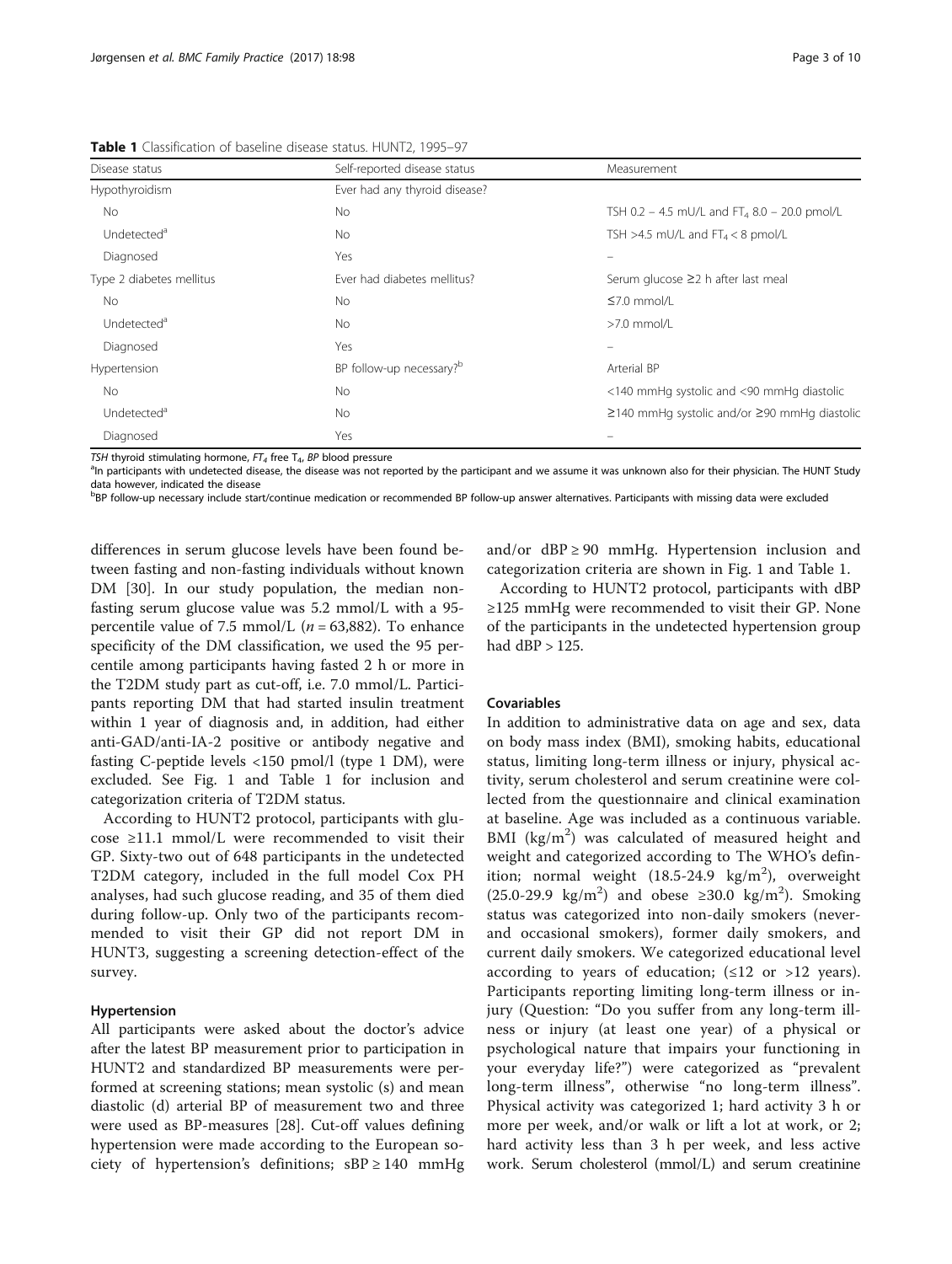

hypothyroidism

through HUNT databank [\[32](#page-9-0)]. The outcome variable was all-cause mortality.

## Statistical analyses

Descriptive analyses of baseline characteristics were performed stratified on status of hypothyroidism, T2DM, and hypertension. Cox proportional hazards (PH) models were used to compute age and multiple adjusted hazard ratios (HR) with 95% confidence intervals (CI) for the association between disease status and all-cause

#### **Outcome**

Participants were followed from the date of attendance in HUNT2 to the date of death or end of follow-up; June 15, 2016. Data on participant's vital status (alive, emigrated, dead), was given by the National Registry

(μmol/L) was included as continuous variables. The covariates were selected on the basis of a priori evaluation, supported by Directed Acyclic Graphs considerations [\[31](#page-9-0)].

<span id="page-3-0"></span>

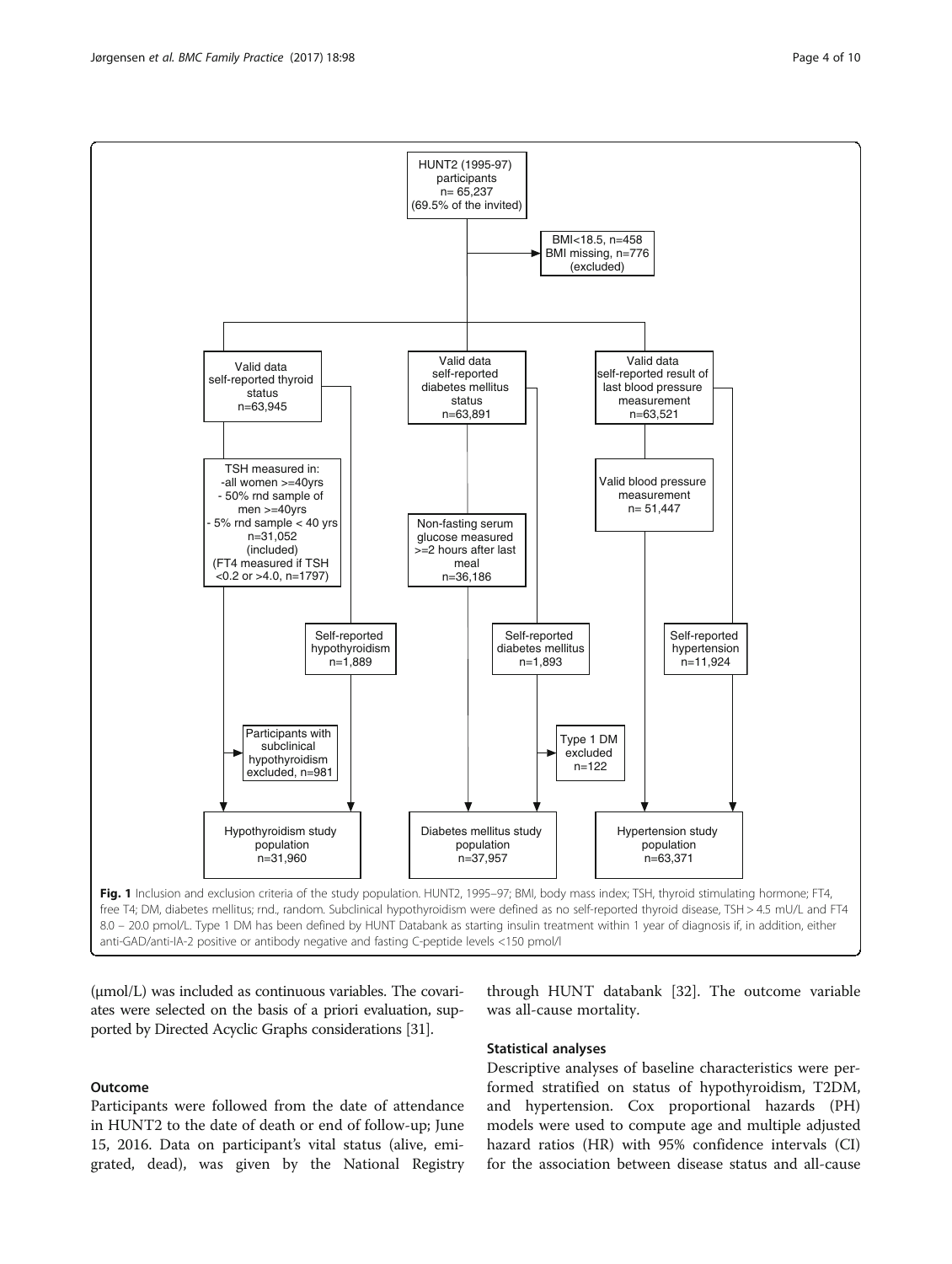mortality. The first models included age only as a covariate; thereafter the remaining covariates were additionally included. All analyses of hypothyroidism were gender stratified (rather than adjusted) owing to the uneven distribution of TSH and  $FT_4$  measurements between women and men.

Statistically significant interactions  $(p < 0.1)$  between disease statuses and covariates were included in the cox PH models.

Even though the log-log plots showed no violation of the PH assumption, there was a statistically significant interaction between observation-time and hypertension status in HUNT2 ( $p = 0.01$ ) in the time dependant cox model; hence the interaction term was included.

## Supplementary analyses

Participants reporting "recommended follow-up examination but not to start medicine" on the hypertension question might be misclassified by our original classification "diagnosed hypertension". Hence, in a sensitivity analysis we reclassified them into "normotensive" if BP <140/90, or "undetected hypertension" if BP ≥140/90.

Secondly, to investigate the effect of disease duration, we estimated HR for mortality by categories of diseasestatuses in those participating at both HUNT2 and HUNT3. Persons without the diagnoses at both surveys were chosen as reference category. The remainders were (a) participants with undetected disease at baseline and/ or follow-up, (b) that had become diagnosed during follow-up, or (c) that were diagnosed at baseline and still reported the diagnosis at HUNT3.

All analyses were conducted using IBM SPSS Statistics version 22.

## Results

## Baseline characteristics

Age was higher among participants with diagnosed T2DM or hypertension, compared to undetected and persons without the diseases (Table [2](#page-5-0)). For hypothyroidism, age was highest in the undetected group. More men than women had undetected T2DM (3.3% versus 2.2%;  $p < 0.05$ ) and undetected hypertension (34% versus 24%;  $p < 0.05$ ). For undetected hypothyroidism the figures were opposite (0.2% in men and 0.7% in women;  $p < 0.05$ ). BMI was higher in undetected and diagnosed persons, than in persons without disease, except in men with undetected hypothyroidism. Smoking was most common in persons without disease, and the proportion that had quitted smoking was highest among persons diagnosed with T2DM or hypertension. Persons without T2DM or hypertension were higher educated than undetected and diagnosed persons, but for hypothyroidism diagnosed persons were more educated. Overall, long term illness was less frequently reported among persons without these diseases than among persons with undetected or diagnosed disease. However, women with undetected hypothyroidism reported long term illness less frequently than persons without the disease. Persons without T2DM and hypertension were more physically active, and they had lower serum cholesterol and creatinine, compared with undiagnosed and diagnosed disease.

## Covariables

Overall, all-cause mortality increased by age, daily smoking, long-term illness, male sex, increasing serum creatinine and low education in all adjusted cox PH models (data not shown). Compared to those with normal weight, those with overweight were less likely to die, whereas obese persons had increased mortality. Less physically active persons had increased mortality compared with more physically active. Serum cholesterol was not associated with mortality in any analyses.

### Hypothyroidism

Neither persons reporting hypothyroidism, nor persons with undetected hypothyroidism at HUNT2 had increased mortality, compared to persons without the diseases (Table [3](#page-5-0)). Neither in the fully adjusted analyses of persons attending both HUNT2 and HUNT3 there were increased mortality in any of the hypothyroidism statuses, compared to health persons (Table [4\)](#page-6-0). Adjusted for age only, women with diagnosed hypothyroidism in both surveys had increased mortality (HR 1.30 (1.04–1.61). Particularly in men, very few cases gave too low statistical power to reveal any associations.

## Type 2 diabetes mellitus

Both persons reporting and persons with undetected T2DM had increased mortality, compared to persons without T2DM; HR 1.69 (1.55–1.84) and HR 1.21 (1.08– 1.37), respectively (Table [3](#page-5-0)). In persons attending both HUNT2 and HUNT3, mortality was increased regardless of disease status (undetected, diagnosed during followup, or diagnosed at baseline), compared with persons without the diseases (Table [4\)](#page-6-0).

#### Hypertension

Mortality was increased in persons reporting hypertension at HUNT2 (HR 1.23 (1.09–1.39)), however not in persons with undetected hypertension (HR 0.93 (0.82–1.05)), compared to normotensive persons (Table [3](#page-5-0)). Reclassification of hypertension status defining "recommended follow-up examination but not to start medicine" as normotensive if BP <140/90, or undetected hypertension if BP  $\geq$ 140/90 gave us similar figures in the cox PH analyses as with the original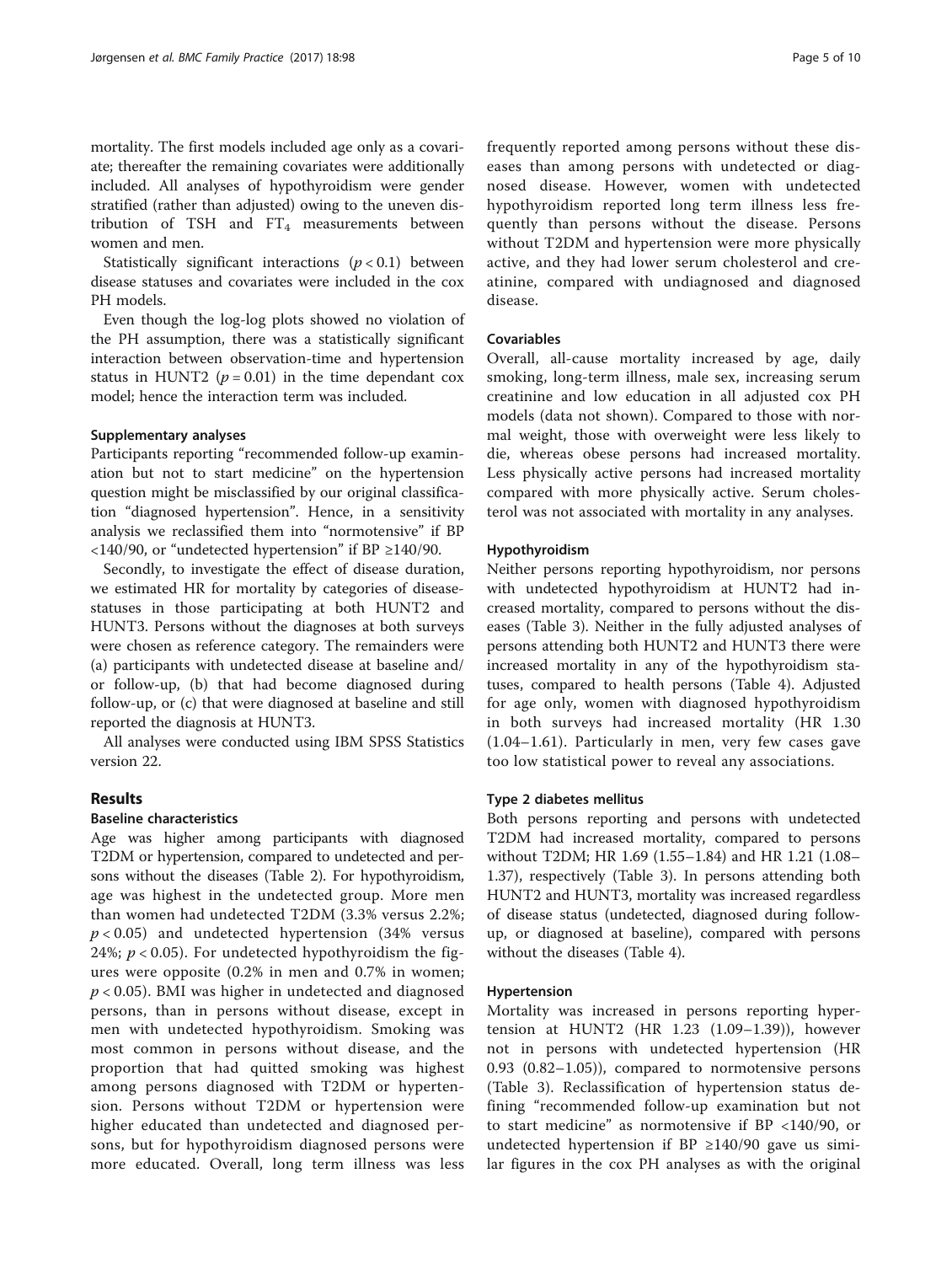<span id="page-5-0"></span>Table 2 Baseline characteristics of the study population. HUNT2 1995–97, Norway

| Disease status<br>N      | Age, years | Women,%        | BMI, $kg/m2$             | Smoker, %  |          | Higher | Long-term    | Daily physical | Serum cholesterol. | Serum creatinine |             |
|--------------------------|------------|----------------|--------------------------|------------|----------|--------|--------------|----------------|--------------------|------------------|-------------|
|                          |            | mean (SD)      |                          | mean (SD)  | Daily Ex |        | education, % | illness, %     | activity, %        | mmol/L (SD)      | umol/L (SD) |
| Hypothyroidism women     |            |                |                          |            |          |        |              |                |                    |                  |             |
| <b>No</b>                | 19,387     | $58.3(13.5) -$ |                          | 26.8(4.5)  | 28.3     | 23.1   | 15.3         | 43.1           | 42.9               | 6.3(1.3)         | 83 (13)     |
| Undetected               | 151        | 61.4(13.0)     | $\overline{\phantom{a}}$ | 28.0 (4.8) | 17.2     | 29.7   | 13.7         | 38.7           | 45.7               | 6.8(1.5)         | 86 (11)     |
| Diagnosed                | 1631       | $57.1(15.1) -$ |                          | 27.9(5.1)  | 24.0     | 27.7   | 17.8         | 54.0           | 41.4               | 6.3(1.3)         | 84 (14)     |
| Hypothyroidism men       |            |                |                          |            |          |        |              |                |                    |                  |             |
| <b>No</b>                | 10,510     | 57.6 (13.4)    | $\overline{\phantom{a}}$ | 26.8(3.5)  | 29.4     | 40.5   | 18.7         | 42.4           | 56.0               | 6.1(1.1)         | 96 (17)     |
| Undetected               | 23         | 60.7 (13.8)    | $\overline{\phantom{a}}$ | 26.7(2.4)  | 17.4     | 47.8   | 4.4          | 57.1           | 61.1               | 6.2(1.0)         | 111 (28)    |
| Diagnosed                | 258        | $59.6(15.9) -$ |                          | 27.7(4.0)  | 23.1     | 47.8   | 19.1         | 54.7           | 52.0               | 5.9(1.2)         | 100(16)     |
| Type 2 diabetes mellitus |            |                |                          |            |          |        |              |                |                    |                  |             |
| <b>No</b>                | 35,164     | 50.0(17.1)     | 53.0                     | 26.4 (4.0) | 30.1     | 27.0   | 19.4         | 35.2           | 55.3               | 5.9(1.3)         | 88 (15)     |
| Undetected               | 1022       | 64.4 (14.4)    | 42.5                     | 28.4 (4.8) | 24.1     | 36.4   | 9.0          | 54.9           | 40.4               | 6.4(1.2)         | 93 (17)     |
| Diagnosed                | 1771       | 67.0 (13.4)    | 51.8                     | 29.1 (4.8) | 17.6     | 36.7   | 9.6          | 66.9           | 34.0               | 6.2(1.3)         | 94 (26)     |
| Hypertension             |            |                |                          |            |          |        |              |                |                    |                  |             |
| <b>No</b>                | 33,368     | 42.3(14.1)     | 57.9                     | 25.4(3.6)  | 32.9     | 23.8   | 25.6         | 26.4           | 60.9               | 5.5(1.2)         | 85(13)      |
| Undetected               | 18,079     | 56.6 (16.4)    | 44.2                     | 27.1(3.9)  | 26.9     | 30.0   | 14.3         | 40.1           | 52.2               | 6.3(1.2)         | 90(14)      |
| Diagnosed                | 11,924     | 61.4 (14.9)    | 52.2                     | 28.3 (4.4) | 21.3     | 34.3   | 12.0         | 52.8           | 41.5               | 6.3(1.3)         | 93 (21)     |
| Missing                  |            | None           | None                     | None       | 2.1%     |        | 5.2%         | 4.1%           | 14.2%              | 0.2%             | 0.2%        |

Mean with standard deviation (SD) for age in years, body mass index (BMI) in kilograms per meter<sup>2</sup>, serum cholesterol in mmol/L, and serum creatinine in μmol/L. Proportion in per cent of women, daily and ex-smokers, participants with higher education (>12 years), long-term limiting illness or injury, and daily physical activity. Participants with missing data were excluded

| <b>Table 3</b> Associations between disease status at baseline and all-cause mortality. The HUNT Study, Norway |  |  |  |  |
|----------------------------------------------------------------------------------------------------------------|--|--|--|--|
|----------------------------------------------------------------------------------------------------------------|--|--|--|--|

|                          |                           |         | HR (95% CI) <sup>a</sup> |                        |  |
|--------------------------|---------------------------|---------|--------------------------|------------------------|--|
| Disease statuses         | Person-years <sup>b</sup> | Deathsb | Model 1 <sup>c</sup>     | Model $2c$             |  |
| Hypothyroidism women     |                           |         |                          |                        |  |
| No                       | 243,950                   | 3029    | 1.00                     | 1.00                   |  |
| Undetected               | 1598                      | 21      | $0.94(0.72 - 1.21)$      | $0.92(0.60 - 1.42)$    |  |
| Diagnosed                | 19,753                    | 256     | $1.06(0.97 - 1.16)$      | $1.05(0.92 - 1.19)$    |  |
| Hypothyroidism men       |                           |         |                          |                        |  |
| No                       | 141,050                   | 2518    | 1.00                     | 1.00                   |  |
| Undetected               | 291                       | 5       | $0.94(0.49 - 1.81)$      | $0.63$ $(0.26 - 1.51)$ |  |
| Diagnosed                | 2806                      | 73      | $1.04(0.88 - 1.25)$      | $1.06(0.84 - 1.33)$    |  |
| Type 2 diabetes mellitus |                           |         |                          |                        |  |
| No                       | 504,884                   | 4971    | 1.00                     | 1.00                   |  |
| Undetected               | 9651                      | 299     | $1.28(1.18 - 1.39)$      | $1.21(1.08-1.37)$      |  |
| Diagnosed                | 12,968                    | 602     | $1.70(1.60 - 1.80)$      | $1.69(1.55 - 1.84)$    |  |
| Hypertension             |                           |         |                          |                        |  |
| No                       | 556,423                   | 2375    | 1.00                     | 1.00                   |  |
| Undetected               | 231,569                   | 3523    | $0.88$ $(0.81 - 0.97)$   | $0.93(0.82 - 1.05)$    |  |
| Diagnosed                | 128,959                   | 3121    | $1.17(1.07 - 1.28)$      | 1.23 (1.09-1.39)       |  |

<sup>a</sup>HR, hazard ratio; CI, confidence interval

<sup>b</sup>Participants with missing data in fully adjusted analyses were excluded

c Model 1; adjusted for age. Model 2; Model 1 + sex, body mass index, smoking status, educational level, long term limiting illness, physical activity, serum cholesterol and creatinine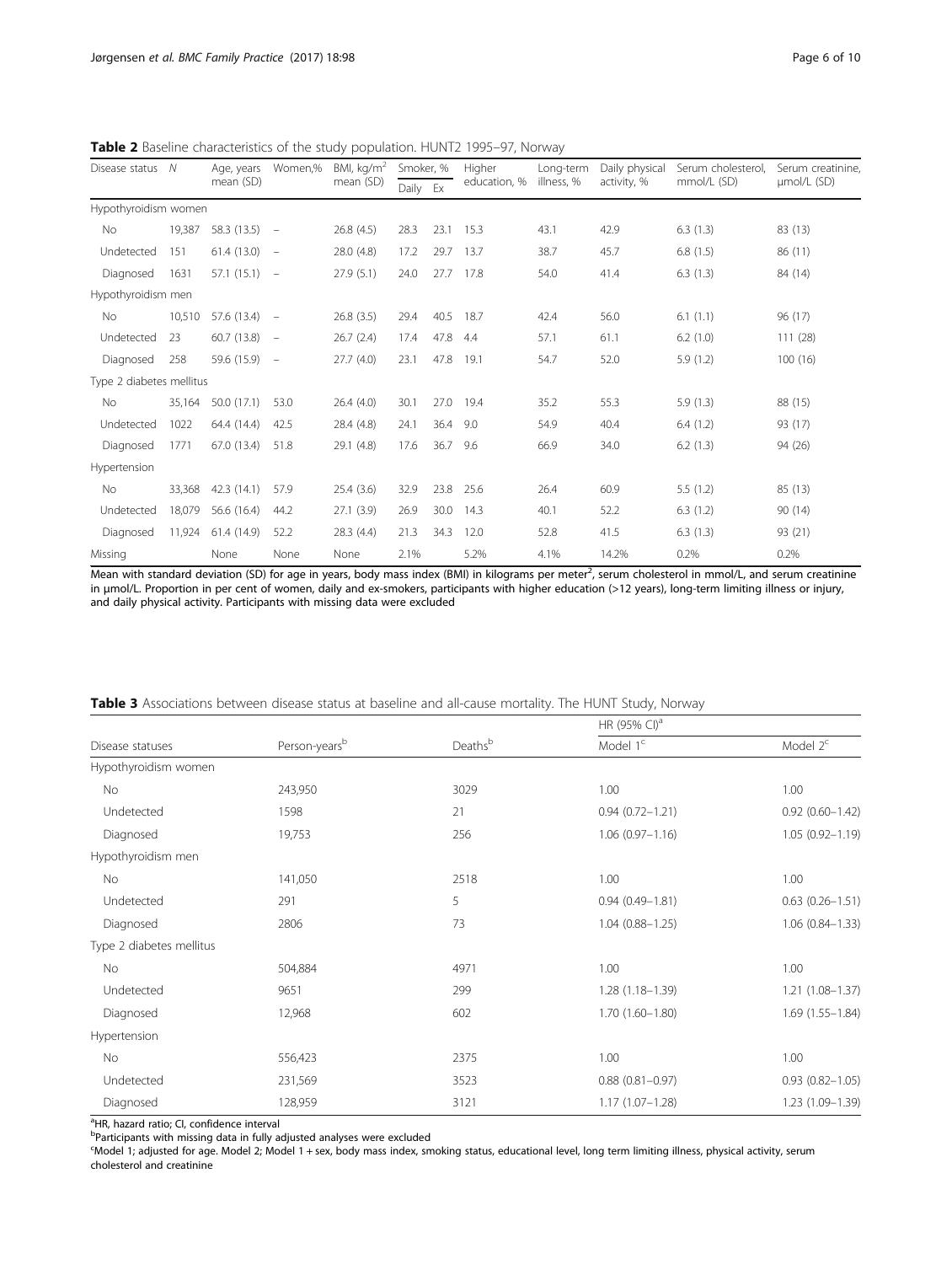<span id="page-6-0"></span>

| Table 4 Associations between disease status and all-cause mortality in participants attending both HUNT2 (1995–97) and HUNT3 |  |  |  |
|------------------------------------------------------------------------------------------------------------------------------|--|--|--|
| $(2006 - 08)$                                                                                                                |  |  |  |

|                            |                           |                     | HR (95% CI)          |                       |  |
|----------------------------|---------------------------|---------------------|----------------------|-----------------------|--|
| Disease statuses           | Person-years <sup>a</sup> | Deaths <sup>a</sup> | Model 1 <sup>b</sup> | Model $2^b$           |  |
| Hypothyroidism women       |                           |                     |                      |                       |  |
| No                         | 145,398                   | 591                 | 1.00                 | 1.00                  |  |
| Undetected                 | 2219                      | 6                   | $0.94(0.57 - 1.54)$  | $0.55(0.25 - 1.23)$   |  |
| Diagnosed during follow-up | 16,201                    | 50                  | $1.09(0.87 - 1.36)$  | $0.98(0.73 - 1.31)$   |  |
| Diagnosed baseline         | 10,142                    | 51                  | $1.30(1.04 - 1.61)$  | $1.27(0.95 - 1.69)$   |  |
| Hypothyroidism men         |                           |                     |                      |                       |  |
| <b>No</b>                  | 78.193                    | 543                 | 1.00                 | 1.00                  |  |
| Undetected                 | 966                       | 10 <sup>°</sup>     | $0.78(0.46 - 1.30)$  | $0.68(0.36 - 1.28)$   |  |
| Diagnosed during follow-up | 4081                      | 33                  | $1.00(0.72 - 1.37)$  | $1.09(0.77 - 1.56)$   |  |
| Diagnosed baseline         | 1060                      | 13                  | $1.10(0.67 - 1.80)$  | $1.27(0.73 - 2.21)$   |  |
| Type 2 diabetes mellitus   |                           |                     |                      |                       |  |
| No                         | 205,330                   | 830                 | 1.00                 | 1.00                  |  |
| Undetected                 | 9272                      | 97                  | $1.62(1.36 - 1.94)$  | $1.60(1.30-1.98)$     |  |
| Diagnosed during follow-up | 20,018                    | 173                 | $1.33(1.16 - 1.52)$  | $1.29(1.09 - 1.53)$   |  |
| Diagnosed baseline         | 6129                      | 91                  | $1.84(1.55 - 2.19)$  | $1.96(1.57 - 2.44)$   |  |
| Hypertension               |                           |                     |                      |                       |  |
| <b>No</b>                  | 292,257                   | 594                 | 1.00                 | 1.00                  |  |
| Undetected                 | 101,212                   | 417                 | $0.96(0.86 - 1.06)$  | $0.95(0.84 - 1.08)$   |  |
| Diagnosed during follow-up | 85,004                    | 597                 | $1.12(1.01 - 1.24)$  | $1.16(1.03 - 1 - 30)$ |  |
| Diagnosed baseline         | 59,097                    | 588                 | $1.28(1.16 - 1.42)$  | $1.32(1.17 - 1.49)$   |  |

HUNT The HUNT Study, HR hazard ratio, CI confidence interval

<sup>a</sup>Participants with missing data in fully adjusted analyses excluded

b<br>Model 1; adjusted for age. Model 2; Model 1 + sex, body mass index, smoking status, educational level, long term limiting illness, physical activity, serum cholesterol, and serum creatinine

classification: undetected hypertension; HR 0.95 (0.85– 1.06), diagnosed hypertension; HR 1.23 (1.09–1.40).

In persons attending HUNT2 and HUNT3, mortality was increased among both persons diagnosed at baseline and during follow-up (Table 4). However, the HR was higher in persons with the longer disease history; HR 1.32 (1.17–1.49) and 1.16 (1.03–1.30) respectively.

## **Discussion**

Our data from the large, general population-based HUNT Study support previous evidence of increased mortality in persons with diagnosed T2DM and hypertension, compared to persons without the diseases. Undetected T2DM was also associated with increased mortality, however not undetected hypertension and hypothyroidism. In general, adjustments for selected covariates in the cox PH analyses did not alter the associations substantially.

#### Hypothyroidism

The results regarding hypothyroidism must be interpreted cautiously owing to few deaths in this study-

part. Previous studies of the association between hypothyroidism and mortality have varying designs and have presented conflicting results [[17\]](#page-9-0). One Danish register-based study found increased mortality in persons with hypothyroidism, whilst a Scottish general population study did not [\[33](#page-9-0), [34](#page-9-0)]. Neither of these included persons with undetected hypothyroidism, nor accounted for disease duration. Similar to our study, comorbidity were more frequent in persons with diagnosed hypothyroidism. We have not identified any studies analysing mortality in undetected hypothyroidism directly, but Laulund et al. found increased mortality with increased duration of elevated TSH, further; that mortality was increased in overt hypothyroidism opposed to subclinical hypothyroidism [\[21](#page-9-0)]. However, this association was only found among persons diagnosed in a hospital setting and that in addition had comorbidity.

According to the HUNT2 protocol, participants were recommended to consult their general practitioner (GP) if TSH > 5 mU/L (within 2-3 weeks if  $FT_4 < 8$  pmol/L, within 2 years if  $FT_4$  8-20 pmol/L). Presumably, some persons with abnormal tests at the screening would have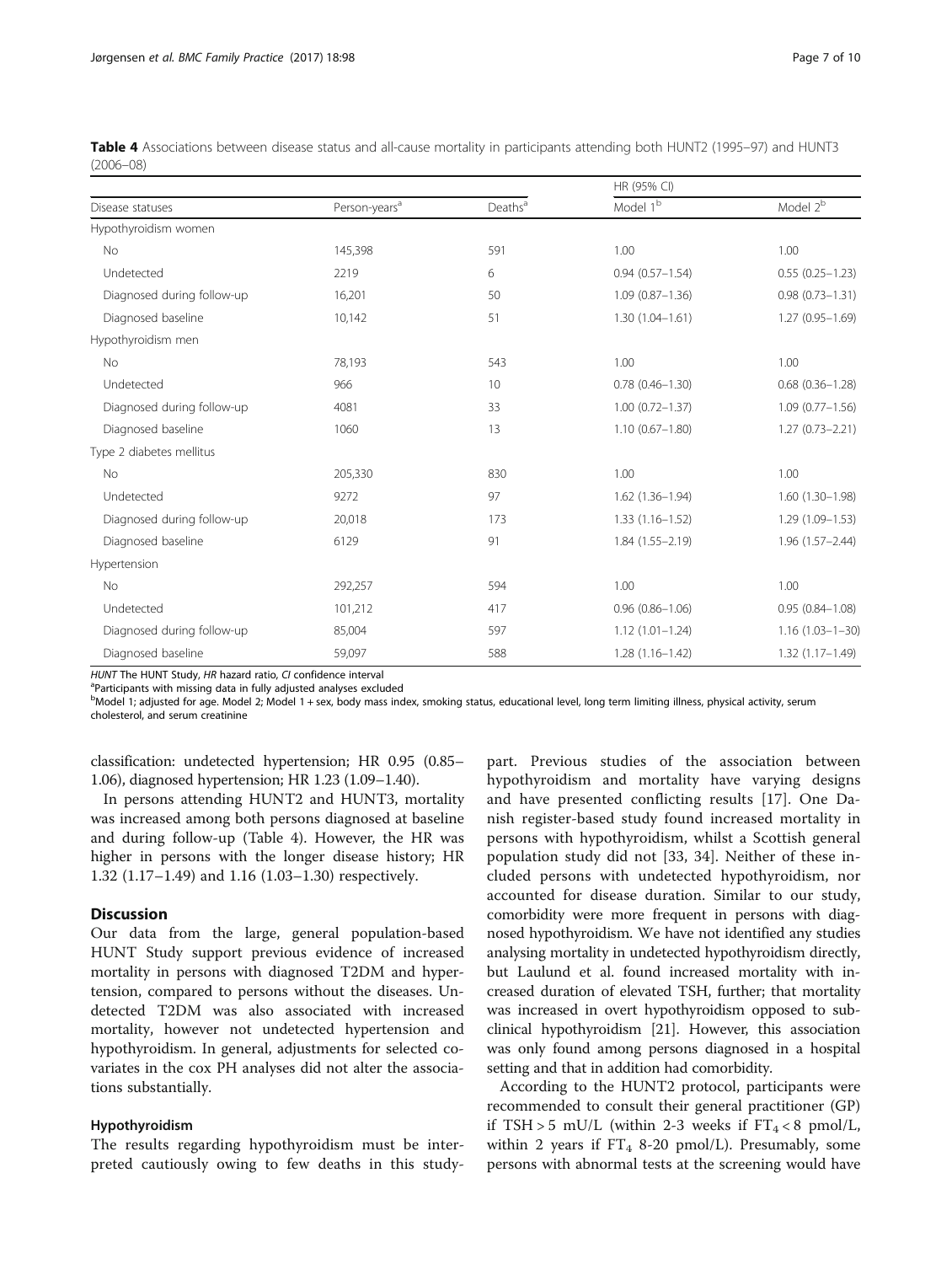normal results at re-testing; hence we expect to have classified some persons without hypothyroidism as undetected hypothyroidism in our study. This should weaken any association with mortality in this group. Persons confirmed with hypothyroidism at re-testing would likely receive thyroxin supplement. Left untreated, severe hypothyroidism will ultimately lead to death, but even when treated there is some evidence for increased mortality [[33\]](#page-9-0). Any misclassification of persons with undetected hypothyroidism in HUNT2, that became diagnosed after the survey, should however be accounted for in the supplementary analyses among those participating in both HUNT2 and HUNT3.

#### Type 2 diabetes mellitus

Antidiabetic lifestyle changes and/or medical treatment in persons with diagnosed T2DM could decrease allcause mortality, compared with undetected cases [\[35](#page-9-0)]. Nevertheless, in line with others, we found that the HR was higher in persons with diagnosed T2DM than in persons with undetected T2DM [[36](#page-9-0)–[38](#page-9-0)]. In the sensitivity analyses we found that duration of diagnosed T2DM seemed to increase the hazard, but also that persons with undetected T2DM between HUNT2 and HUNT3 had increased mortality.

Few studies have addressed mortality in undetected T2DM, but Figueiredo et al. found that undetected T2DM was associated with increased mortality after hospital admission with acute myocardial infarction [[19\]](#page-9-0). However, on a population level, two systematic reviews did not find screening for T2DM to improve survival [\[14](#page-9-0), [15](#page-9-0)].

#### Hypertension

In line with previous knowledge [[1\]](#page-8-0), persons with diagnosed hypertension had increased mortality compared to normotensive persons. Somewhat unexpected however; persons with undetected hypertension did not have increased mortality, opposing the results of Barengo et al. [[22\]](#page-9-0). This was neither found in the subset having undetected hypertension both at HUNT2 and HUNT3. In existing literature the relationship between undetected hypertension and mortality has barely been addressed. Although a systematic review presumed benefit on survival of screening for hypertension, there is no convincing evidence for it [\[4](#page-8-0)].

As with T2DM, confounding by duration of disease explain much of the difference. We found that persons diagnosed at HUNT2 had higher HR than persons diagnosed between the surveys. Previous cohort studies have found contradictory effects of antihypertensive treatment on all-cause mortality, [\[22](#page-9-0), [39](#page-9-0)] however lack of control of disease duration is a common weakness. Randomized clinical trials have confirmed reduction in mortality by

certain antihypertensive drugs in persons with diagnosed hypertension, [[8\]](#page-9-0) however not in mild hypertension [\[9](#page-9-0)].

The analyses of the reclassified hypertension status indicated that mortality in fact was increased also in participants reporting "recommended follow-up", not only in the "start or continue taking medicine for high BP" group, hence the original categorization should be valid.

## Covariables

Serum cholesterol was not associated with all-cause mortality in any of the adjusted analyses. Petursson et al. neither found cholesterol to be associated with allcause, nor cardiovascular mortality in the HUNT population [\[40](#page-9-0)]. The results are conflicting however, since Mørkedal el al. showed that total cholesterol to HDL cholesterol was associated with cardiovascular mortality [[41](#page-9-0)]. The association obviously depend on the inclusion and exclusion criteria. Globally, total serum cholesterol is characterized as a risk factor for cardiovascular disease and included in risk calculators [\[42](#page-9-0)]. However, especially in elderly cholesterol's relation with mortality is debated [\[43](#page-9-0)].

#### Study limitations

In Norway, there is no national registry for these diseases; hence we relied on self-reported disease status in all classifications. Information bias, causing differential misclassification would occur if correct classification of self-reported hypothyroidism, T2DM, or hypertension was different in participants that survived and those who died. Persons with severe disease might be more reliable in reporting the disease compared to persons with mild disease, resulting in increased HR for mortality in the diagnosed groups. We expect misclassification of persons with the disease as not having the disease to attenuate any differences between the groups.

Misclassification owing to use of measurements taken at one time-point, and for the T2DM study part; use of non-fasting serum glucose, is a possibility in our study. We expect some participants with measurements outside the reference range would regress towards the mean if measured later. Such misclassification should weaken any relationship with mortality in these groups (under the assumption that persons without disease live longer).

During the three surveys of the HUNT Study (mid 80thies, mid 90thies, and 2006–08), it is possible that our study population has been exposed for some degree of screening effects; affecting external validity of our results. The resulting case finding might have influenced identification of disease at an early stage, such that the proportion with undetected disease could be lower than in other populations. This could underestimate any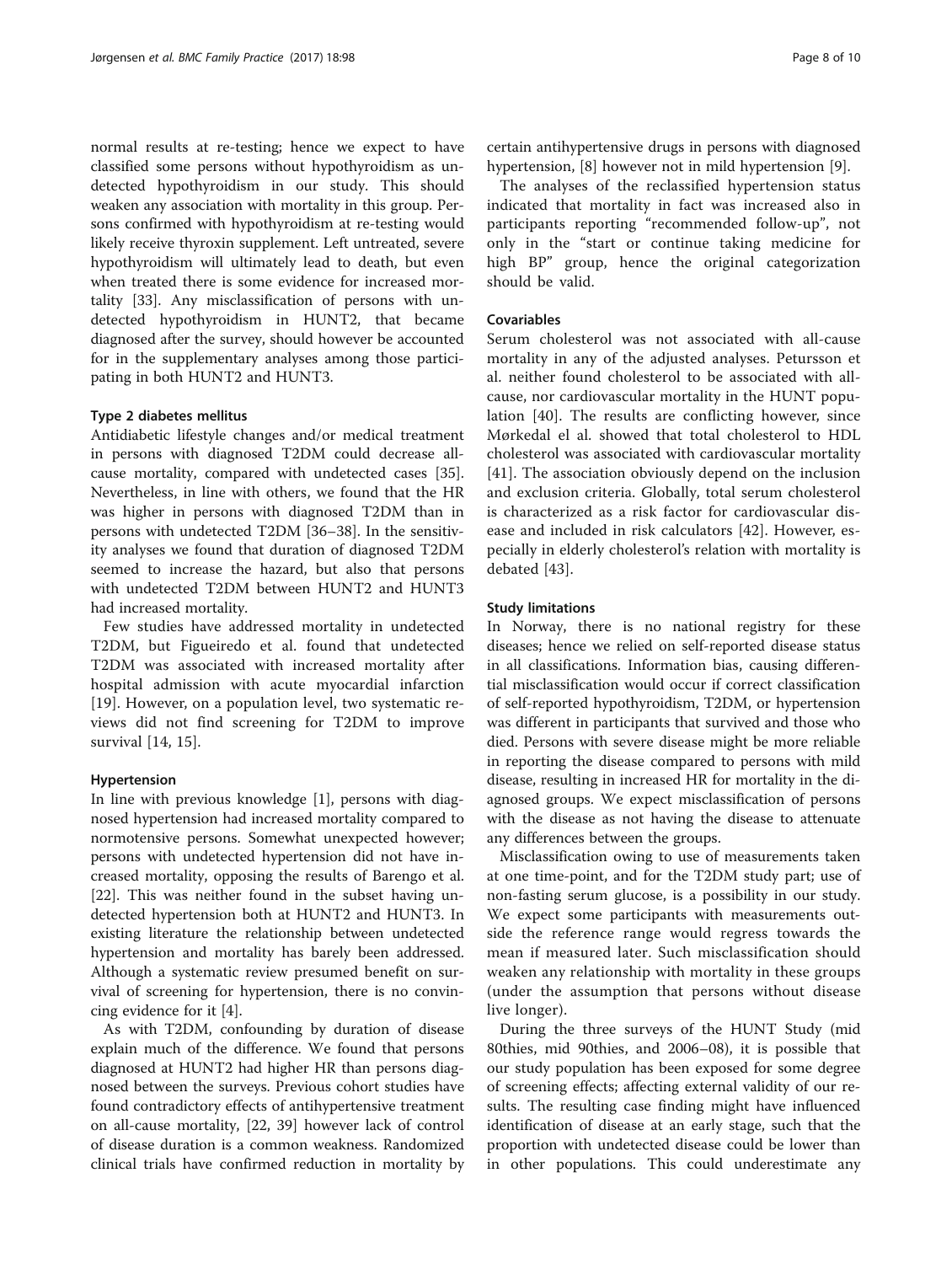<span id="page-8-0"></span>association with mortality among undetected cases. We have limited data whether participants were diagnosed between the HUNT survey on the basis of specific symptoms, opportunistic case finding, or other reasons. Such information could probably help to explain different mortality-rates. Further, the relatively high proportion of undetected hypertension could be a result of misclassification. Usually GPs do not give the diagnosis of hypertension before follow-up measurements or 24-h measurements confirm the diagnosis. This might weaken any association between undetected hypertension and mortality. During the review process we chose to perform an additional analysis to evaluate this potential misclassification. The diagnostic cut-off defining undetected hypertension in participants not reporting hypertension was now ≥160/100. However, the result was similar compared with the original analyses: Undetected hypertension was not associated with increased mortality (HR 1.06 (95%CI 0.93–1.20)), compared with persons without hypertension.

## Study strengths

The main strengths of the study were the population based cohort design, a high number of participants and the wide spectrum of diseases and characteristics. Similar results in the original and in the sensitivity analyses indicated that participant's classification of own disease status was valid (no evidence for recall bias). Inclusion of analyses of disease duration is a further strength in this study.

## Conclusion

Participants with diagnosed T2DM or hypertension had increased mortality compared to participants without the diseases. Persons with undetected T2DM had increased mortality compared with persons without T2DM, but the HR was lower than among persons with diagnosed T2DM. Further, persons with undetected hypertension had life-expectancy comparable to persons without hypertension. Thus, the importance of screening for T2DM and hypertension on a general population level is still questionable. Future research should address in more detail the differences between undetected and diagnosed persons; as such knowledge can help clarify any potential benefit of active case finding or targeted screening in certain high-risk groups.

#### Abbreviations

BMI: Body mass index; BP: Blood pressure; CI: Confidence interval; DM: Diabetes mellitus;  $FT_4$ : Free thyroxin; GP: General practitioner; HbA1c: Hemoglobin A1c; HR: Hazard ratio; HUNT: Nord-Trøndelag Health Study; IQR: Inter quartile range; NTNU: Norwegian University of Science and Technology; PH: Proportional hazard; SD: Standard deviation; SRH: Self-rated health; T2DM: Type 2 diabetes mellitus; TSH: Thyroid stimulating hormone; WHO: World Health Organization

#### Acknowledgements

The Nord-Trøndelag Health Study (The HUNT Study) is a collaboration between HUNT Research Centre (Faculty of Medicine, Norwegian University of Science and Technology NTNU), Nord-Trøndelag County Council, Central Norway Health Authority, and the Norwegian Institute of Public Health.

### Funding

No external funding. Pål Jørgensen received a PhD-grant, funded by the Norwegian University of Science and Technology, NTNU. The funding institution had no role in the design, analysis, or interpretation of the study data.

#### Availability of data and materials

The data that support the findings of this study are available from HUNT Research Centre but restrictions apply to the availability of these data, which were used under license for the current study, and so are not publicly available. Data are however available from the authors upon reasonable request and with permission of HUNT Research Centre.

#### Authors' contributions

All authors meet the four criteria for authorship recommended by the ICMJE. SF, AL, and SK have been active contributors in study conception, design, conduct, interpretation, and reporting. PJ analysed the data and drafted the manuscript. Critical revisions were done by all contributors and all authors approved the final version of the manuscript.

#### Ethics approval and consent to participate

The study was approved by the Regional Committee for Medical and Health Research Ethics (REC) South East, Norway. The committee's reference number was 2011/1691. All participants signed written informed consent.

#### Consent for publication

Not applicable

#### Competing interests

The authors declare that they have no competing interests.

#### Publisher's Note

Springer Nature remains neutral with regard to jurisdictional claims in published maps and institutional affiliations.

#### Author details

<sup>1</sup>Department of Public Health and Nursing, NTNU, Norwegian University of Science and Technology, Postbox 8905, 7491 Trondheim, Norway. <sup>2</sup>HUNT Research Centre, Department of Public Health and Nursing, NTNU, Norwegian University of Science and Technology, Levanger, Norway. <sup>3</sup>Levanger Hospital, Nord-Trøndelag Hospital Trust, 7600 Levanger, Norway

## Received: 8 June 2017 Accepted: 28 November 2017 Published online: 07 December 2017

#### References

- 1. World Health Organization. Global Health Observatory (GHO) data: Raised blood pressure. [http://www.who.int/gho/ncd/risk\\_factors/blood\\_pressure\\_](http://www.who.int/gho/ncd/risk_factors/blood_pressure_text/en) [text/en/.](http://www.who.int/gho/ncd/risk_factors/blood_pressure_text/en) Accessed 22 Apr 2015.
- 2. Centers for Disease Control and Prevention. National Diabetes Statistics Report, 2014. [https://stacks.cdc.gov/view/cdc/23442/cdc\\_23442\\_DS1.pdf.](https://stacks.cdc.gov/view/cdc/23442/cdc_23442_DS1.pdf) Accessed 22 Apr 2015.
- 3. American Diabetes Association. The prevention or delay of type 2 diabetes. Diabetes Care. 2002;25(4):742–9. doi[:10.2337/diacare.25.4.742.](http://dx.doi.org/10.2337/diacare.25.4.742)
- 4. Sheridan S, Pignone M, Donahue K. Screening for high blood pressure: a review of the evidence for the U.S. preventive services task force. Am J Prev Med. 2003;25(2):151–8.
- 5. Mulnier HE, Seaman HE, Raleigh VS, Soedamah-Muthu SS, Colhoun HM, Lawrenson RA. Mortality in people with type 2 diabetes in the UK. Diabet Med. 2006;23(5):516–21. doi[:10.1111/j.1464-5491.2006.01838.x.](http://dx.doi.org/10.1111/j.1464-5491.2006.01838.x)
- 6. Ford ES. Trends in mortality from all causes and cardiovascular disease among hypertensive and nonhypertensive adults in the United States. Circulation. 2011;123(16):1737–44. doi:[10.1161/circulationaha.110.005645.](http://dx.doi.org/10.1161/circulationaha.110.005645)
- 7. Neal B, MacMahon S, Chapman N. Effects of ACE inhibitors, calcium antagonists, and other blood-pressure-lowering drugs: results of